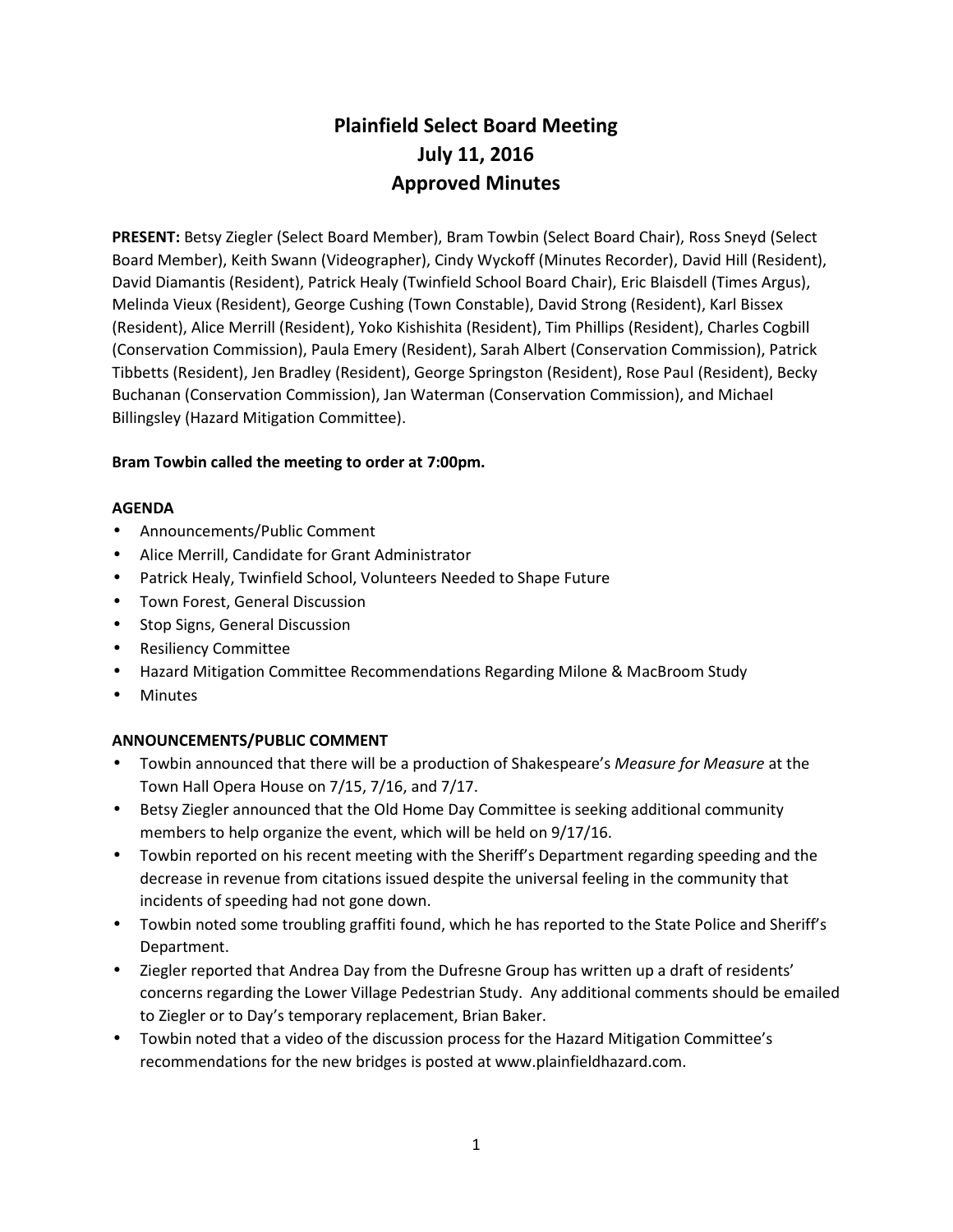## **ALICE MERRILL, CANDIDATE FOR GRANT ADMINISTRATOR**

 Noting a recent RFP issued by the Select Board for a Grant Administrator to manage existing Town grants and seek new ones, Towbin announced that Alice Merrill had submitted a proposal for the position. Discussion followed on the amended job description, in particular that the position would not include the writing of extensive grant proposals and that the Select Board would provide direction in terms of seeking new grant opportunities. Former Select Board member David Strong urged approval of the amended job description and the hiring of Merrill due to three grants currently underway that need attention. **Ross Sneyd made a motion to adopt the amended job description. Ziegler seconded the motion. The motion was approved.** Immediately following, **Ziegler made a motion to hire Alice Merrill as Grant Administrator. Sneyd seconded the motion. The motion was approved.**

## **PATRICK HEALY, TWINFIELD SCHOOL, VOLUNTEERS NEEDED TO SHAPE FUTURE**

 Towbin introduced Patrick Healy, Chair of the Twinfield Union School Board, and thanked him for his service. Healy noted that volunteers were needed from Plainfield and Marshfield for a 706B Committee. He stated that the School Board had voted to work with Cabot and Danville on a possible merger and that the 706B Committee will be exploring such a move, specifically in terms of financials, and draft Articles of Association. The 706B Committee will be composed of five representatives from the Twinfield group, two representatives from Cabot, and four from Danville. Healy noted a time commitment of 2-3 meetings per month starting in September and running through January for a possible vote on Town Meeting Day. Anyone interested should contact Patrick Healy at patrickh468@gmail.com by 4pm on 7/21/16.

#### **MISCELLANEOUS BUSINESS**

- Sneyd read aloud a permit request by Washington Electric Cooperative to perform work on Fowler Road near the residence of Aldo Gray that will include cutting and trimming trees, chipping brush, and installing utility poles, anchors, guidewires, conductors. The permit request will extend from July 2016 to December 2016. As Road Commissioner, Towbin noted that Road Foreman Mike Nolan is comfortable with the work to be done. **Sneyd made a motion to approve the permit request by Washington Electric Cooperative to perform work on Fowler Road. Ziegler seconded the motion. The motion was approved.**
- Ziegler noted a Fleet Permit Request from Mike Brown of East Montpelier for a four-axle dump truck. **Sneyd made a motion to approve the Fleet Permit Request from Mike Brown. Ziegler seconded the motion. The motion was approved.**
- Towbin presented the Washington County Sheriff Enforcement contract in the amount of \$7,500 for the period of 7/1/16 through 6/30/17, noting an increase from \$28.50 to \$28.75 per hour. Following a brief discussion, **Ziegler made a motion to approve the Washington County Sheriff Enforcement contract for \$7,500 for the period between 7/1/16 and 6/30/17. Sneyd seconded the motion. The motion was approved.**
- Towbin announced that Alexandra Forbes has expressed interest in being a Lister for Plainfield. **Ziegler made a motion to approve the appointment of Alexandra Forbes as a Lister. Sneyd seconded the motion. The motion was approved.**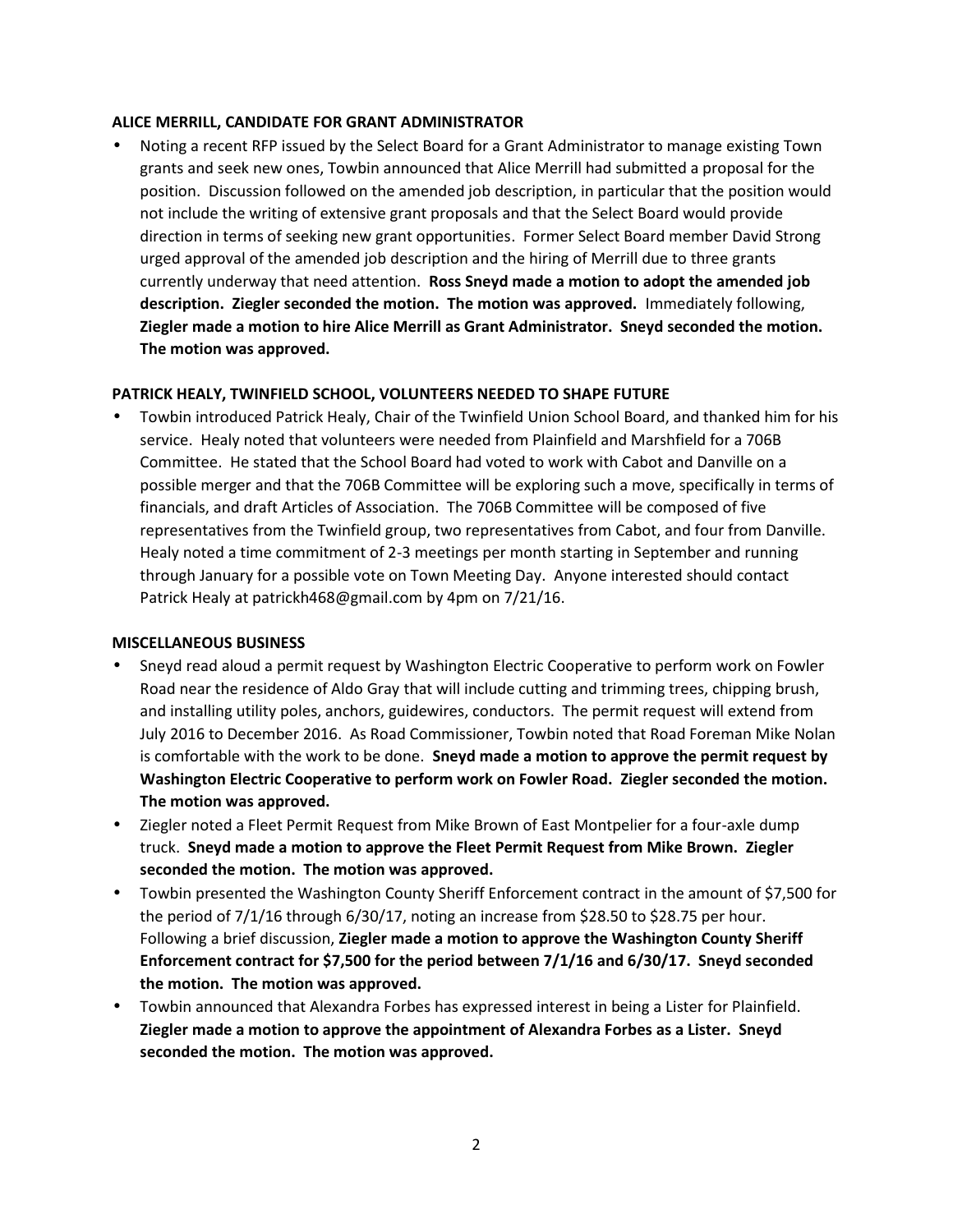#### **TOWN FOREST, GENERAL DISCUSSION**

 Towbin noted a recent discussion via social media regarding problems with how the Town was going about managing the Town Forest. Maxfield Road resident Patrick Tibbetts stated his opposition to the use of the Town Forest for anything other than its original purpose of providing firewood to residents in times of need and cited a number of ways in which his quality of life was being affected by people using it, including garbage, noise, bonfires, vehicles parked overnight and turning around in his driveway, and the discharging of firearms. Discussion ensued with various points of view presented and culminating in Towbin stating that the Town Forest is a public resource and that the Conservation Commission, the Town Constable, and the Select Board need to address the quality of life issues expressed by the resident and find common ground to try to mitigate them. He thanked Tibbetts for coming forward with his concerns and the Conservation Commission for its work.

## **STOP SIGNS, GENERAL DISCUSSION**

 Ziegler provided a brief history regarding the need to address traffic patterns in the Village. She noted the Town's adoption of the new Traffic Ordinance in December 2015 and available funds in June 2016 that allowed for some of its implementation to move forward. Towbin thanked Ziegler for her work and noted the public process that preceded the installation of the stop signs. He posed several questions he had received from residents not present, including the possible use of yield signs or speed bumps instead of stop signs and the increase in fuel costs resulting from having to stop. Discussion followed with many present citing the positive impact of the stops signs in increasing safety for pedestrians, especially children. Towbin noted the need to improve communications regarding such proposed changes and bring more townspeople into the process prior to implementation. It was agreed that there is a need to warn drivers of the upcoming stop sign at the intersection of Main Street and Creamery Street.

## **BUILDING AT 13 CREAMERY STREET**

 Towbin noted that the building on the corner of Main Street and Creamery Street diagonally across from the Firehouse is coming up for auction on 7/21/16.

#### **RESILIENCY COMMITTEE**

 Ziegler noted that a community survey is being developed by the Resiliency Committee to determine ways in which residents think that Plainfield is resilient and identify what areas need to be improved. The survey is expected to be completed and out within a month. The next meeting of the Resiliency Committee is on 7/20/16.

#### **HAZARD MITIGATION COMMITTEE RECOMMENDATIONS REGARDING MILONE & MACBROOM STUDY**

 Towbin briefly reviewed the process that the Town has undertaken to address the problem of woody debris flowing into the Village via the Great Brook during weather events. The recent engineering study by Milone & MacBroom had recommended a number of alternatives. As a result of subsequent public discussions that explored the alternatives, the Hazard Mitigation Committee has issued the following:

Committee RESOLUTION: